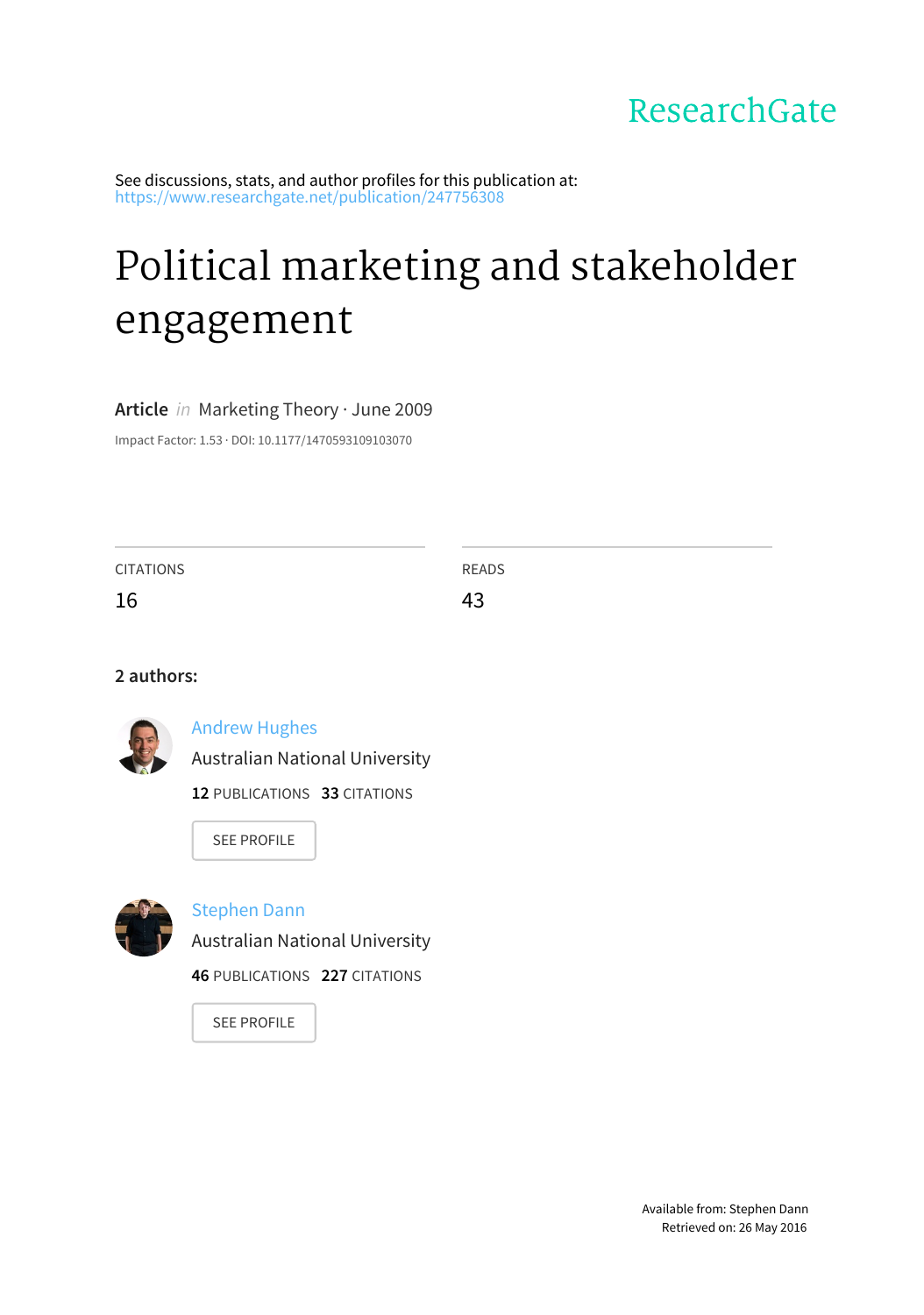

**articles**

# **Political marketing and stakeholder engagement**

Andrew Hughes and Stephen Dann

Australian National University, Canberra, Australia

*Abstract. Political marketing theory has developed and evolved in conjunction with advancements in political science and commercial marketing. Commercial marketing has been increasingly interested in developing marketing mechanisms which allows it to satisfy the core customer groups while also meeting the broader needs of the community and other stakeholders. Political marketing has the opportunity to build a marketing framework that focuses on delivering value to a core target market (voters, supporters) and addressing the needs of society at large. The paper outlines a new definition of political marketing to meet the challenges of addressing the needs of the political marketplace, political party stakeholders, and the broader social agenda. Key Words* • *marketing definition* • *marketing mix* • *political marketing definition* • *stakeholders* • *2007 American Marketing Association definition*

# **Introduction**

Political marketing is a hybrid sub-discipline that draws on the parent disciplines of commercial marketing and political science. As a sub-discipline with two parents, political marketing has the strength of drawing from the two theoretical fields, and the weakness of drawing down from two areas of vulnerability, which includes the need to adapt and adjust to changes in either parent discipline, and the need to address the tension between the incompatible elements of political science and political marketing. This paper is focused on addressing the first point – the need to adapt and adjust to changes in the parent discipline of marketing, given the developments in commercial marketing practice, including the recent decision by the American Marketing Association (AMA) to release a new definition of marketing. While political scientists may still debate the role of marketing in politics, marketing researchers perceive it to have an appropriate and acceptable role in the electoral process (O'Cass, 2001a).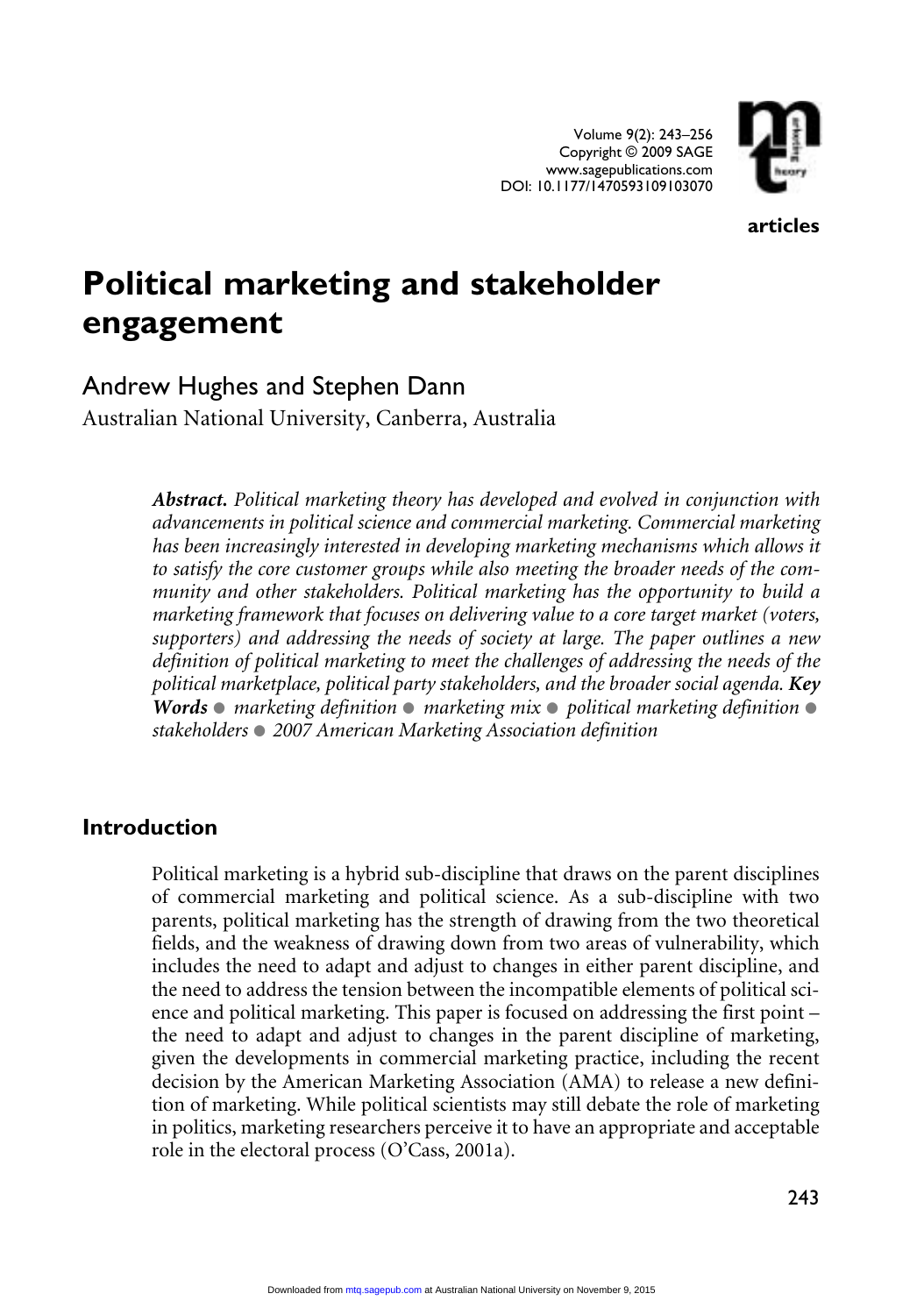

The paper develops a new definition of political marketing which encompasses political marketing theory, practice and tradition with the contemporary AMA (2007) definition of marketing. As a conceptual framework, the paper aims for a global definition that can guide the efforts of political practice in first-past-thepost, preferential, presidential and other political campaign styles by emphasizing the approach of striking a balance between the needs of the marketer, marketplace and society. By emphasizing the processes of political marketing, such as voterorientation balanced against stakeholder needs, rather than the content of political marketing, the definition is intended to be transferable into the specific cultural, economic and political context of different elections and electoral systems (Baines et al., 2001).The adaptation of the definition is following the Lock and Harris (1996) 'marketing-is-different' approach, which argues that the applicability of marketing theory and practice in politics is contingent on its adaptation to the political environment.

# **Defining political marketing**

In 2007, the AMA issued a revised and updated version of the official definition of marketing, in recognition of the diversity of marketing practice, and the failure of the AMA (2004) definition to fully capture the nuances of contemporary business and non-business marketing activity. The new AMA (2007) definition of marketing reads as:

the activity, set of institutions and processes for creating, communicating, delivering, and exchanging offerings that have value for customers, clients, partners, and society at large.

Keefe (2008) notes that the inclusion of 'clients' specifically relates to the role of social, political and non-profit marketing in society, and the growing influence marketing has beyond the traditional commercial spheres of influence. The recasting of the AMA definition of marketing to explicitly recognize non-commercial marketing activity presents an opportunity to revisit the interplay between commerce-derived marketing theory, and application of political marketing. [Sun](https://www.researchgate.net/publication/229920805_International_political_Marketing_a_case_study_of_its_application_in_China?el=1_x_8&enrichId=rgreq-f6896c92-9483-407a-8ce9-d5f4bdd39e1d&enrichSource=Y292ZXJQYWdlOzI0Nzc1NjMwODtBUzoyOTQwMDcxMTM1NjgyNTZAMTQ0NzEwODE2NjAzOA==) [\(2007\)](https://www.researchgate.net/publication/229920805_International_political_Marketing_a_case_study_of_its_application_in_China?el=1_x_8&enrichId=rgreq-f6896c92-9483-407a-8ce9-d5f4bdd39e1d&enrichSource=Y292ZXJQYWdlOzI0Nzc1NjMwODtBUzoyOTQwMDcxMTM1NjgyNTZAMTQ0NzEwODE2NjAzOA==) noted that the AMA (2004) definition appeared to encompass political marketing through stakeholder management and exchange theory, although this was never fully tested in the literature. The new AMA definition of marketing created an opportunity to apply the Lock and Harris (1996) approach of adapting commercial marketing principles before applying them to political marketing practice. To this end, the paper offers an adapted version of the AMA (2007) commercial marketing definition based on the extension of prior definitional adaption work of Hughes and Dann (2006a, 2006b), the integration of contemporary definitions of political marketing, and the influence of broader political marketing theory and practice outlined below. Political marketing is defined as:

a set of activities, processes or political institutions used by political organisations, candidates and individuals to create, communicate, deliver and exchange promises of value with voterconsumers, political party stakeholders and society at large.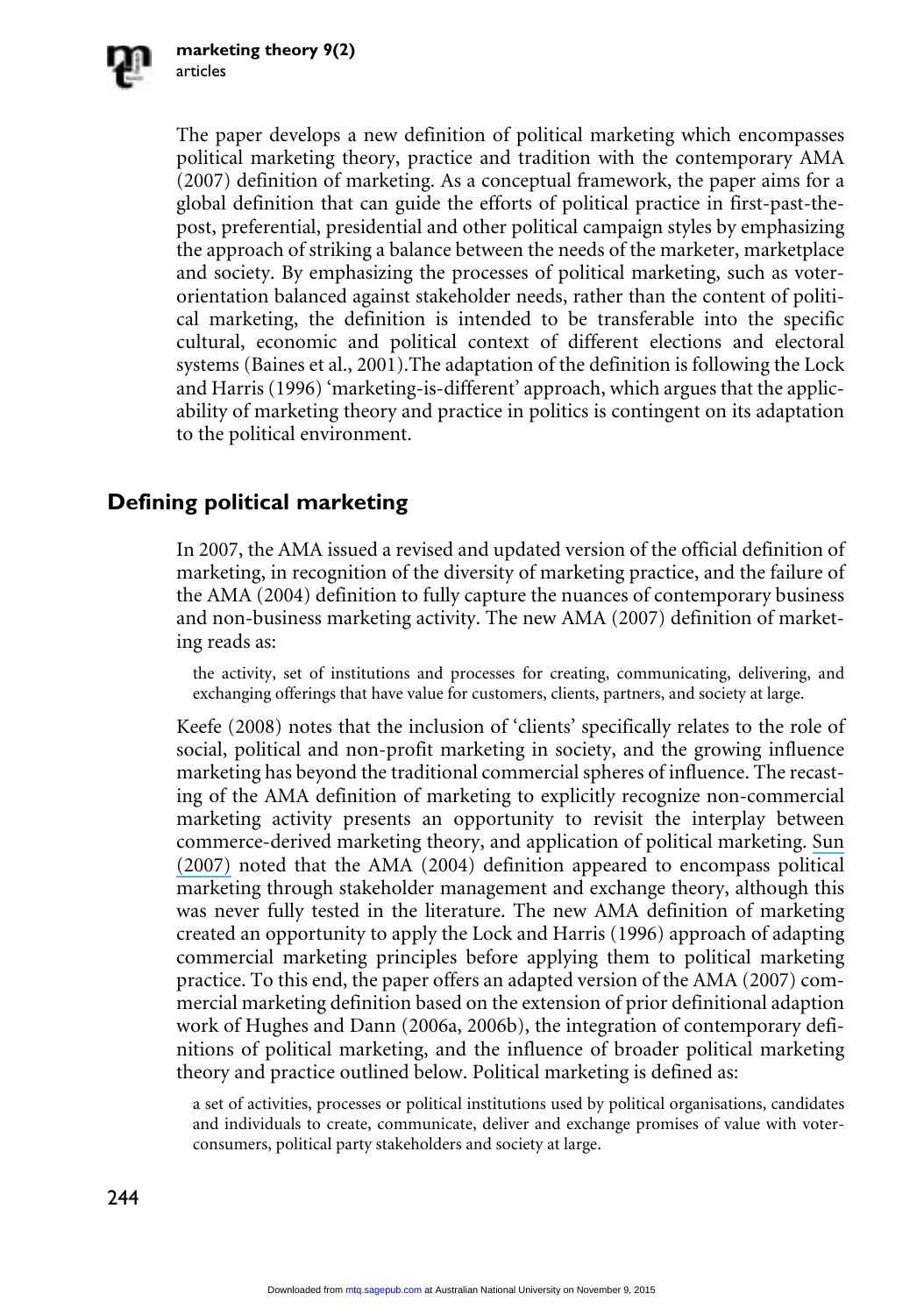

The new definition of political marketing groups the recipients of political marketing practice into clusters of marketers (political parties, candidates and individuals); voter-consumers (customer/client); political party stakeholders (partners/clients); and society at large.

# **Constructing the political marketing definition**

The definition presented in this paper has been developed specifically to adapt the 2007 AMA definition for political marketing purposes. It is a customized definition, purpose built and designed to be applicable where the AMA (2007) definition is the dominant understanding of commercial marketing. The AMA (2007) definition of marketing was selected as the core bedrock definition for adaptation for two reasons. First, the recent update in the definition provided a timely opportunity to explore new conceptual ground. Second, a search of the academic journals demonstrates the relative dominance of the AMA's definitions (1937, 1985, 2004) on commercial and non-commercial marketing theory. Consequently, the paper recognizes the AMA definition as the dominant contemporary framework that underpins the 'marketing' side of the Anglo-European, Asia-Pacific and American political marketing literature reviewed for the paper.

# **Political marketing literature review**

The review of the prior political marketing literature has been divided into the distinct periods of marketing identified in line with AMA definitions of marketing. Baines et al. (2001) noted that developments in political marketing are often seen as an American export industry, and as such, are influenced by the AMA's conceptual frameworks. The paper will briefly overview the influence of prior AMA definitions on political marketing literature through the respective reigns of the different AMA definitions of marketing.

### American Marketing Association (1937)

The AMA (1937) defined marketing as 'those business activities involved in the flow of goods and services from production to consumption', later subtly refined by the AMA Committee on Definitions (1960) as *'*the performance of business activities that direct the flow of goods and services from producers to consumers' (Gundlach, 2007). Kotler and Levy's (1969) suggestion that political candidates could be marketed as well as soap, and in a manner not dissimilar to the sales practices of the soap marketers, focused on the movement of party ideology to the voter. Developments in commercial marketing theory, such as the McCarthy (1960) marketing mix and the Bagozzi (1975) exchange theory, were adapted by the developing political marketing movement with O'Leary and Iredale (1976) discussing the application of the marketing mix for political purposes, and Sharma (1975) applying the exchange concept.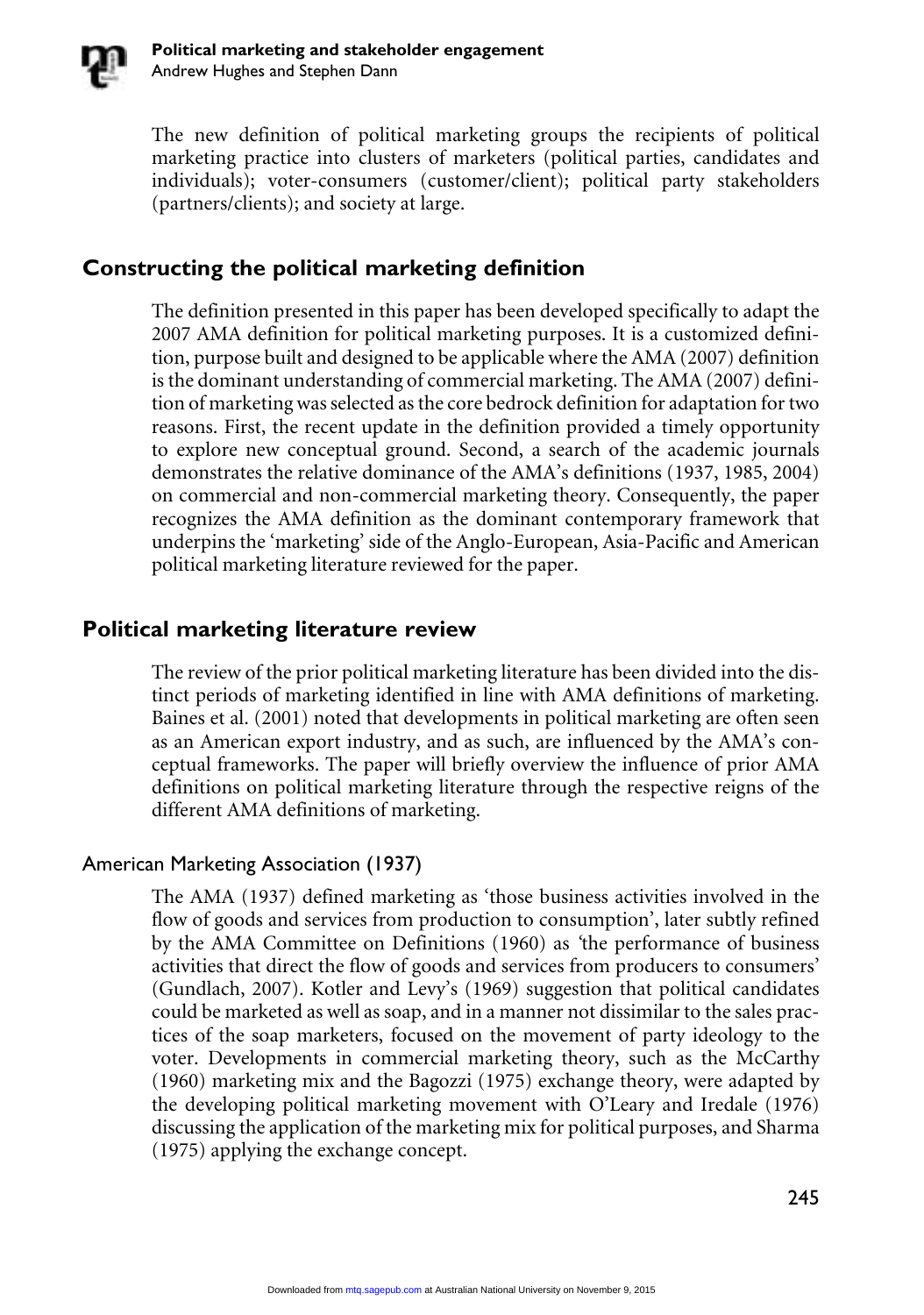

#### Political marketing (1985 to 2004)

The AMA (1985) definition of marketing as 'the process of planning and executing the conception, pricing, promotion, and distribution of ideas, goods, and services to create exchanges that satisfy individual and organizational objectives' represented a world view of marketing dominated by the Bagozzi (1975) exchange paradigm, McCarthy's (1960) marketing mix, and a managerial approach of marketing as a planned procedure. Political marketing literature of this period adapted the exchange theory, marketing mix, and managerial marketing.

Political marketing theory had been an early adopter of the Bagozzi exchange paradigm with O'Leary and Iredale's (1976) exploration of its application to a bidirectional benefit flow of benefits for votes and votes for electoral outcomes, and subsequent examinations of exchange through Lock and Harris (1996) Newman (1999) and O'Shaughnessy (2001).

Newman (1999) approached political marketing holistically, applying marketing principles and procedures to political campaigning, with O'Shaughnessy (2001) and Lees-Marshment (2001) emphasizing the managerial aspects of the adaption of business concepts, strategy, tactics, structures, labels and techniques to explain the process of exchange between voter and political party. O'Cass (1996a, 1996b) and Lock and Harris (1996) viewed the activities of the political marketer as a strategic approach, utilizing marketing techniques of positioning, communication, research and market orientation for political campaigns.

Supplementing the exploration of the exchange were efforts to apply the AMA (1985) conceptual parameters of the marketing mix, with an emphasis on the product as 'ideas, goods and services'. Clemente (1992) integrated elements of the AMA (1985) in viewing political marketing as involving ideas and opinions which relate to public or political issues. Harrop (1990) outlined a view of political marketing as a form of services marketing in which the political marketer was no different from any other services marketer who was promising intangible benefits from a future service.

#### Political marketing (2004 to 2007)

In 2004, the AMA released a relatively controversial new version of the commercial marketing definition, which recast the discipline as:

an organizational function and a set of processes for creating, communicating and delivering value to customers and for managing customer relationships in ways that benefit the organization and its stakeholders.

The decision by the AMA to release a new version of marketing in 2004 resulted in the need to re-examine how political marketing integrated the new understanding of commercial marketing into the political marketing sphere. The changes between 1985 and 2004 had several impacts on the way marketing was to be considered, which included removing exchange as the core of marketing, discussed in depth elsewhere (Dann, 2005; Hughes and Dann, 2006b).

With the radical shift away from exchange and the revised definition of market-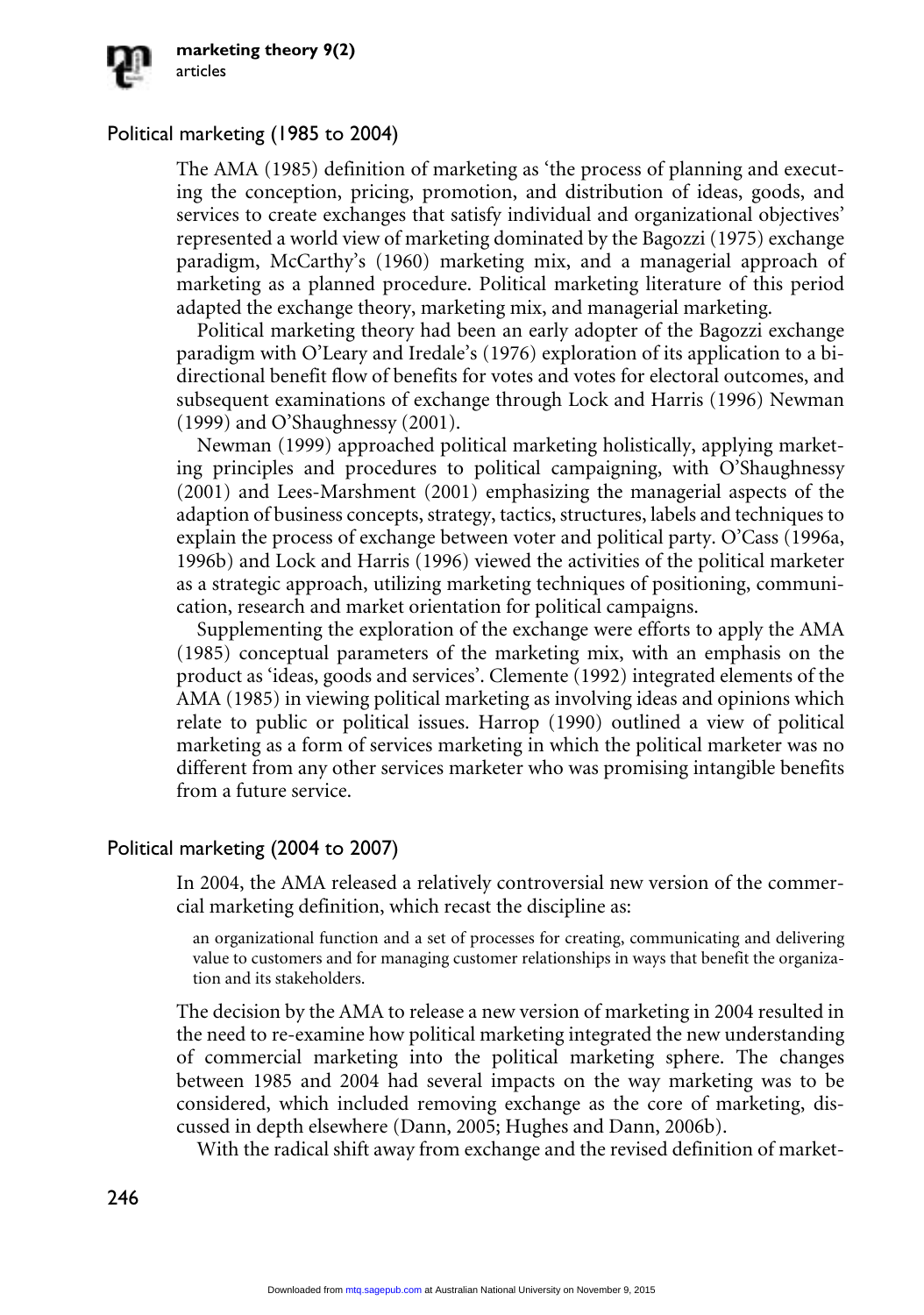

ing incorporating value creation, organizational benefit and benefit to the organization's stakeholders, Dann (2006b: 6) outlined a new definition of political marketing as:

a set of processes for creating, communicating and delivering promises of value to voters and for managing voter relationships in ways that benefit the political organization and its stakeholders.

Hughes and Dann (2006b) also defined key elements within the primary definitions as follows: 'Promises of value' were defined as 'political products which included explicit promises of policy, political candidates and implicit promises of the party's ability to govern'; 'Benefit for the political organization' incorporated support such as votes, financial donations and other support of time, effort and loyalty.

#### The AMA (2007) definition of marketing

In 2006, the AMA elected to undertake an uncharacteristically rapid review of the definition, and move towards developing a revised position before the tenure of AMA (2004) was fully established. The AMA defines marketing as:

the activity, set of institutions and processes for creating, communicating, delivering, and exchanging offerings that have value for customers, clients, partners, and society at large.

There are four major changes which influence impact on the adaptation and adoption of the revised marketing concept for application in political marketing theory and practice. First, there is a renewed focus on marketing being activities, institutions and processes that reflect its integrated role in the organization, in line with Lock and Harris (1996). Second, the principle of exchange has been restored to the core of the definition. Third, the outcomes of the marketing process are seen as 'offerings of value' rather than value itself. Finally, overt recognition of organizational benefit as a key outcome of marketing has been removed.

The development of a new definition of commercial marketing represents an opportunity to expand the political marketing portfolio to incorporate the recent developments in the marketing parent discipline (Henneberg, 2004). The following section examines the AMA (2007) definition in four component categories: 'Activity, set of institutions and processes'; 'Creating, communicating delivering and exchanging'; 'Offerings that have value' and 'Customers, clients, partners and society at large'.

#### Political marketing as 'the activity, set of institutions and processes'

Political marketing as a set of processes is directly supported by Clemente (1992); Lees-Marshment (2001); Lock and Harris (1996); Newman (1999); O'Cass (1996a, 1996b); and implicitly recognized by Baines et al. (2002, 2003); Butler and Collins (1996); Egan (2005); O'Cass (2001b); O'Shaughnessy (2001); and Wring (1994, 1997).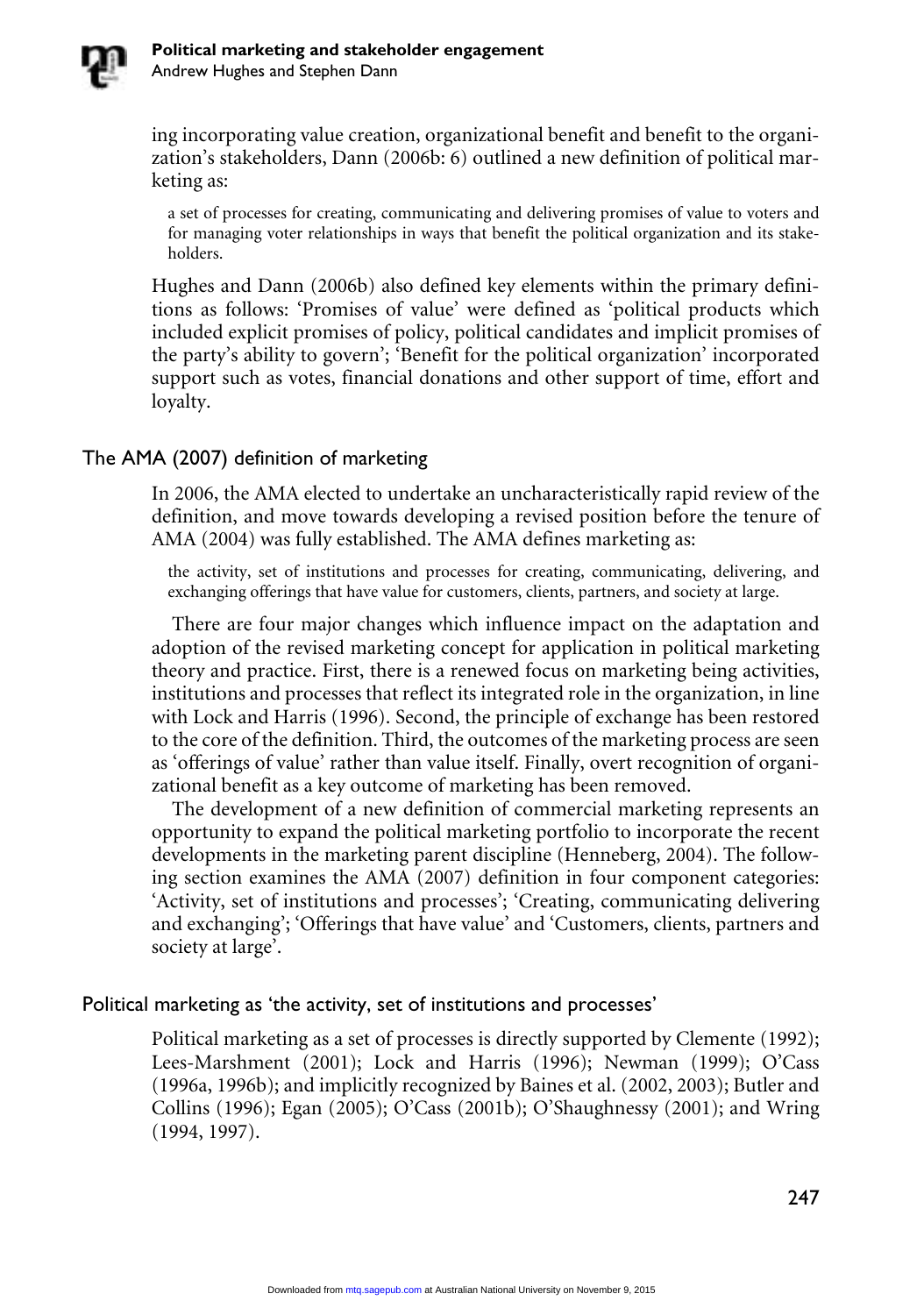

#### Creating, communicating delivering and exchanging offerings of value

Lock and Harris (1996) predate the AMA (2007) by a decade with their recognition of the voter-consumer's interpretation of the whole of the political campaign as the means of product creation. Similarly, notions of value creation and value exchange arise in the trade of promises of future intent in exchange for an immediate benefit to the organization such as votes, donations or volunteering (Harrop, 1990). Political exchange is a recognized element of the practical political marketing process in campaign volunteering, voting, campaign donations and active partisan support for an issue or organization (Stone and Rosen, 2006).

#### Offerings that have value

Offerings of value exist in political marketing as promises of value between the political party and the target market as the abstract and intangible political product consisting of future promises and projected belief in the ability to govern, based on the policy, leadership, candidate, party and prior track record (Hughes and Dann, 2006a). Harrop (1990), Lees-Marshment (2001), Newman (1999) and O'Shaughnessy (2001) identify the political product as an intangible, abstract offering that has value both for the voter and for broader society.

#### Customers, clients, partners and society at large

Customers are the recipients of direct value from the political process in exchange for their time, effort, votes or cash which includes voters, active party supporters, and current party members (Ormrod et al., 2007). Clients are those people who are the indirect beneficiaries of a policy or government action even if they did not vote for the political party. Partners are the active participants in the political marketing process which covers the suppliers and distributors of the political marketing product and may include the media and other parties within the political playing field. Society at large represents the whole of the community as a stakeholder in the political process (Ormrod et al., 2007).

The nature of the political process is such that while promises of future intent are produced for a specific target market, the consequences of the implementation of these promises are experienced by the whole of society, with the end result that successful political marketing is also required to address the needs of all stakeholders, as well as constituent target markets, while in office (Egan, 2005).

## **Defining a stakeholder view of political marketing**

Definitions of marketing are torn between being a descriptor of current practice, and an aspirant goal for future best practice (Hunt, 2007). Creating a new definition of political marketing is fraught with challenges from the perspective of producing an academically robust concept which is also sufficiently flexible to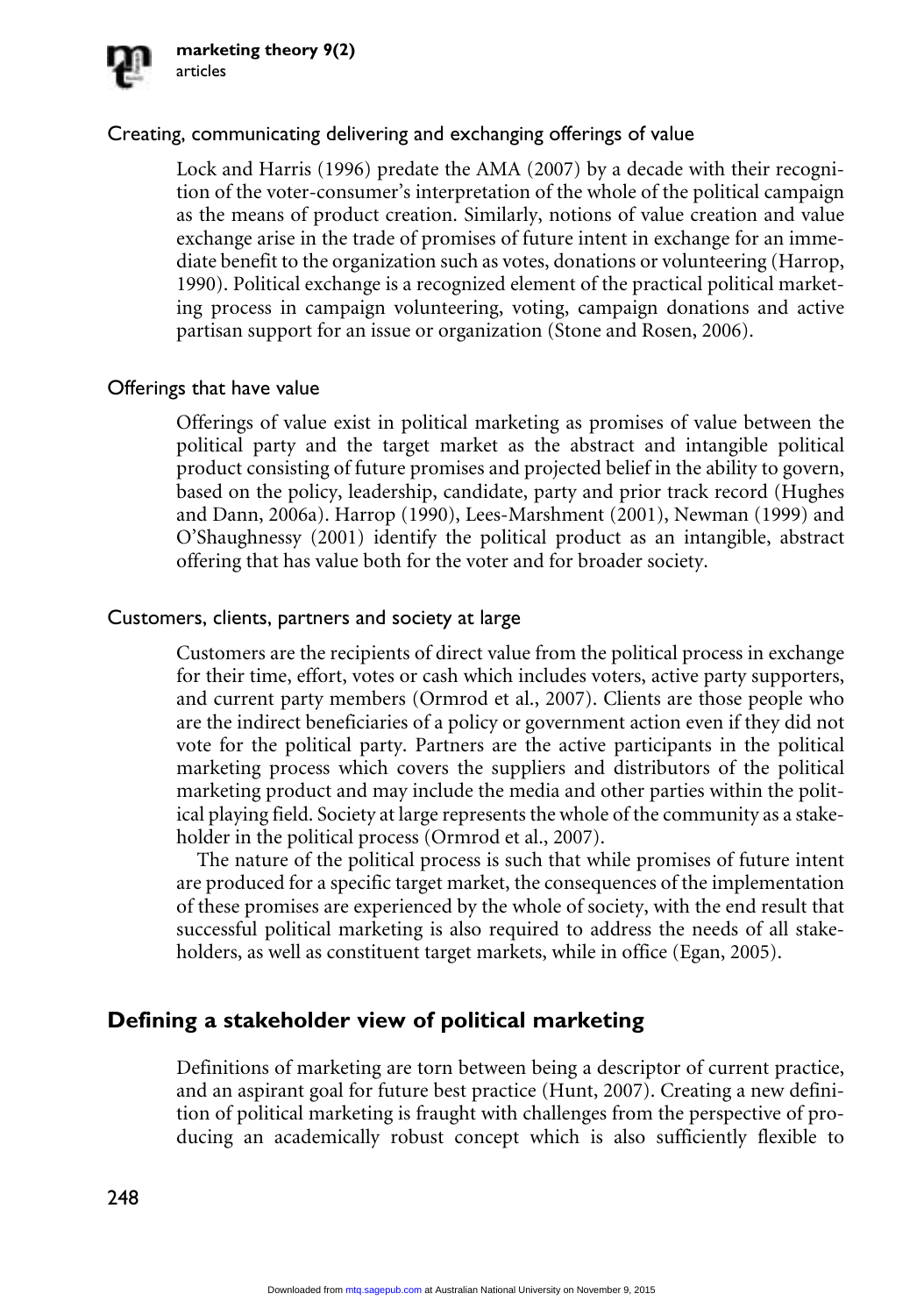

proscribe and describe practical implementation issues. Any new definition must also compete with the existing definitions in the market, and present a case for its existence. For an applied discipline such as political marketing, the challenge is exacerbated by needing to choose between the practical orientation and the conceptual domain. As part of the new definition of political marketing, the paper also examines the implementation issue of addressing the four stakeholder clusters of clients, customers, partners and society at large as part of the new commercial and political marketing frameworks.

#### Offering that has value for whom?

The implicit, yet relatively overt, tactical aspects of the political marketing definition is the requirement for the use of market research and market segmentation to identify and understand the voter–consumer and stakeholders targets of the promises of value. Market research will be required as a core part of political marketing for segmentation, targeting, listening and development of offerings of value for the marketplace (Foster, 2006; Hayes and McAllister, 1996; Scammell, 1995, 1999; Sparrow and Turner, 2001). Similarly, branding and positioning strategies need to be based on targeting electorate segments (Savigny, 2005; Seawright, 2005; Smith, 2005) in order to create the communications of value that underpin the application of the political marketing definition to practice.

#### Stakeholder-based political marketing

Political marketing has been relatively limited in the extent to which it regards political stakeholders as recipients of the outcomes of marketing, as much of prior literature has focused on the 'transaction' between voters and candidate, or voters and parties as the central political exchange (Ormrod et al., 2007; O'Shaughnessy and Henneberg, 2007). Stakeholder engagement and stakeholder offerings of value are a central part of the political marketing definition. The following section presents a means for identifying, classifying and prioritizing stakeholder influence over the political marketing organization through adaptation of the commercial marketing stakeholder frameworks of Agle et al. (1999), Dann and Dann (2007) and Scholem and Stewart (2002).

#### Assessing stakeholders in political marketing

Seventeen types of stakeholders have been identified from the broader commercial, political and social marketing literature through the use of Scholem and Stewart's (2002) stakeholder mapping process. These groups have been clustered by the three targets of the political marketing process (voter, stakeholder and society), along with an assessment of their source of influence and type of stakeholder behaviour. These stakeholder categories have been determined by their alignment with the AMA (2007) recipients of marketing offerings of value, and an expanded Dann and Dann (2007) construct which identifies stakeholders as passive, active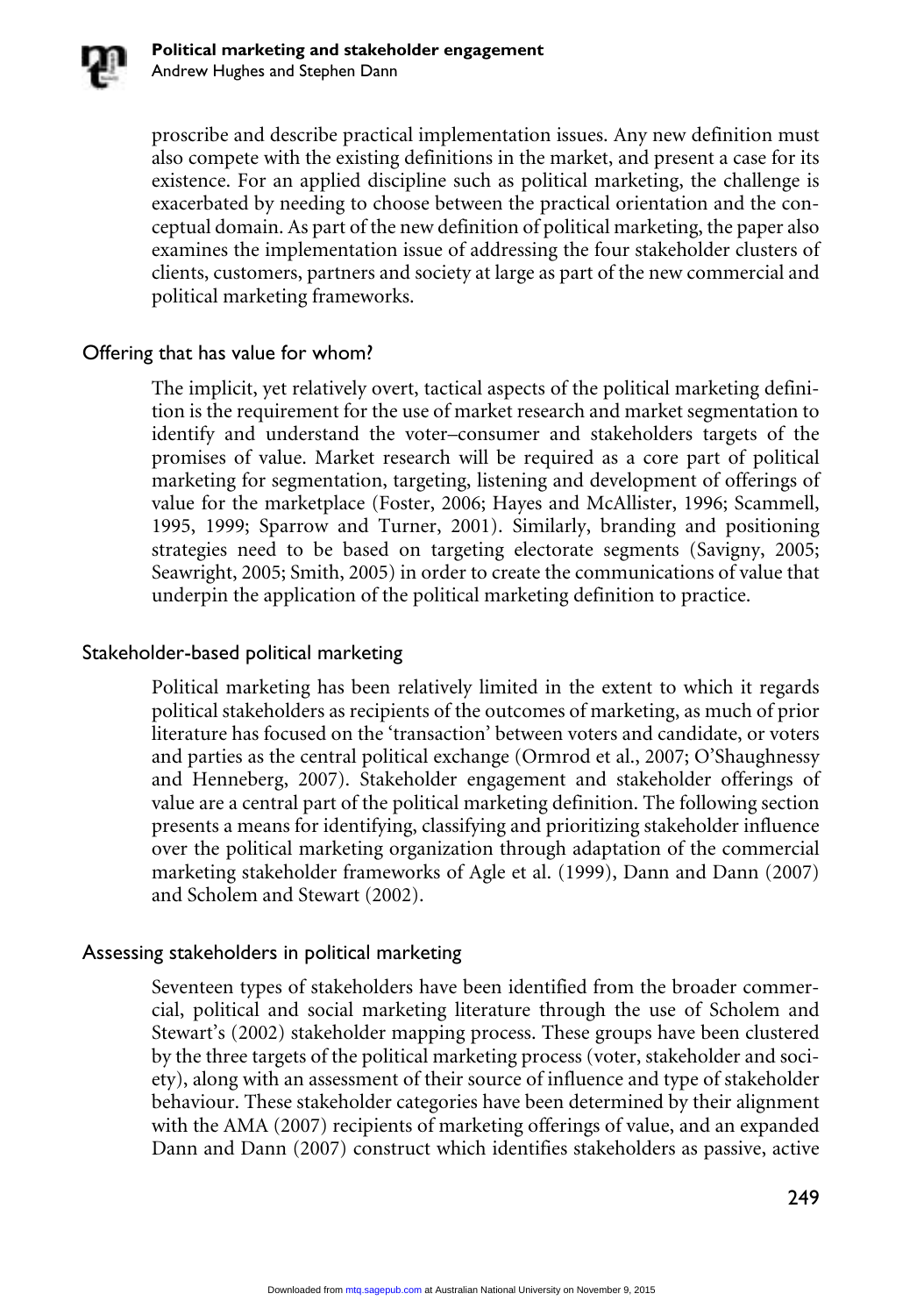

#### Table 1

#### **Political marketing stakeholders (Derived from Hughes and Dann, 2006a)**

| Stakeholder                            | Target group       | Type    | Source of influence                                               |
|----------------------------------------|--------------------|---------|-------------------------------------------------------------------|
| <b>Alternative Political Providers</b> | Party stakeholders | Switch  | Legitimacy or<br>Urgency                                          |
| Electoral commission                   | Society            | Active  | Power and<br>Legitimacy/Urgency                                   |
| Government (parliament)                | Society            | Passive | Power and Legitimacy                                              |
| Government (public service)            | Society            | Passive | Legitimacy                                                        |
| Industry Lobby Groups                  | Party stakeholders | Active  | Legitimacy/Urgency<br>plus varying Power                          |
| <b>Issue Competitors</b>               | Party stakeholders | Switch  | Power or Legitimacy<br>or Urgency                                 |
| Media                                  | Society            | Active  | Power and Urgency<br>and/or Legitimacy                            |
| Party Donors                           | Party stakeholder  | Active  | Power/Legitimacy                                                  |
| Party members and supporters           | Party stakeholder  | Active  | Power and Legitimacy                                              |
| Political candidates                   | Party stakeholders | Active  | Legitimacy and<br>Urgency and/or<br>Power                         |
| Political opponents                    | Party stakeholder  | Active  | Urgency                                                           |
| Private lobbyists                      | Party stakeholders | Active  | Legitimacy and vary-<br>ing Power and<br>Urgency                  |
| Social pressure lobby groups           | Party stakeholders | Switch  | Varying levels of<br>Legitimacy and/or<br>Urgency and/or<br>Power |
| Society / citizens / community         | Society            | Passive | Legitimacy                                                        |
| Splinter Interest Groups               | Society            | Switch  | Power/Urgency                                                     |
| Voters (between elections)             | Voter-consumer     | Switch  | Legitimacy                                                        |
| Voters (election time)                 | Voter-consumer     | Switch  | Power and/or<br>Urgency and/or<br>Legitimacy                      |

or 'switch', depending on whether they influenced (active), were influenced (passive) or could perform either role in their interactions with the organization (Table 1)

Sources of influence are based on Mitchell et al.'s (1997) model for determining the relative importance of stakeholders. Urgency is the immediacy with which the organization feels it has to act to resolve the stakeholder's issue, and operates as a multiplier effect on the influence of the stakeholder's claim (Agle et al., 1999; Neville et al., 2003). The function of the stakeholder has the greatest impact on the level of dependence, which in turn influences the urgency, and creates the stake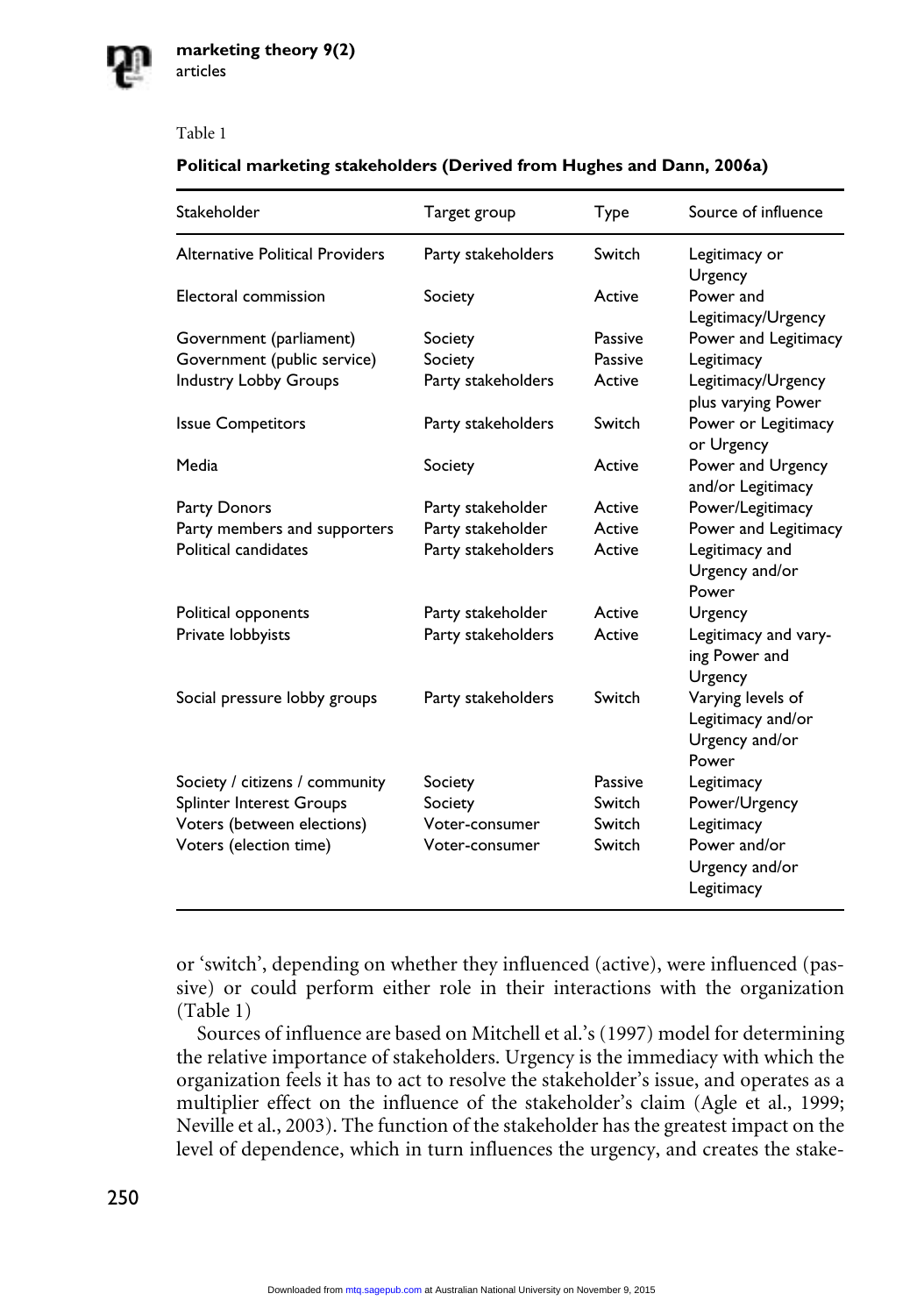holder's organizational power (Neville et al., 2005). Power is regarded as the extent to which the stakeholders can assert their will over the political party through formal authority, administration of reward and punishments, personal power, politicized power and the convergence of opportunities, shared interest or acts of co-option (Greene and Elfrers, 1999; Maignan et al., 2005; Yukl, 1998, in Bourne and Walker, 2005). Legitimacy is the appropriateness of the stakeholders' actions towards the party, based on their association with the party as voters, candidates, traditional support base or other affiliation (Mitchell et al., 1997).

#### Using the stakeholder as a basis for ethical political marketing

Minimizing unintended stakeholder impact from political marketing activity has been an underemphasized aspect of the implementation of most political campaigns. Overpromising undeliverable products damages the political party brand (e.g. broken promises of low interest rates, undelivered tax reforms) and the overall reputation of the political product. Increased voter distrust of politicians increases the complexity of the task facing political marketers – one future development for political marketing is to improve the perceived product quality of the politician and political party in the marketplace.

Similarly, although negative campaigning has been a staple of the political marketing portfolio, it must now be viewed in terms of the impact on society and political party stakeholders (Bissell, 1994; Hughes, 2003). The after-effect of the use of fear campaigns to polarize an electorate or to marginalize a social group falls within the intended and unintended consequences of a political marketing campaign. Deliberately and willingly targeting a political product or message to marginalize a group (e.g. asylum seekers, unions) has an intentional consequence of damaging this group's reputation in the community in exchange for some form of political gain. Political marketers also need to consider the consequences of normalizing targeted discrimination and negative campaigning against a social group in the broader context of society. Increased levels of negative campaign, divisionary fear tactics and outright attacks on the personal character of members of social groups allow similar techniques to be used to foster racism, gender discrimination and bullying tactics under the guise of political speech. Where the original campaign may have run with the intention of gaining votes and supporters, it has the consequence of perpetuating damaging behaviours in the broader social system by normalizing unacceptable practices of targeted fear and marginalization campaigns.

# **Limitations of the political marketing definition**

First, although this paper is proactively in support of the use of marketing in the political context, this position is not universal throughout marketing or political science; for example Crot (2006) describes political marketing as a 'wrapper of deceit' on the political process. Similarly, the authors are aware of criticisms of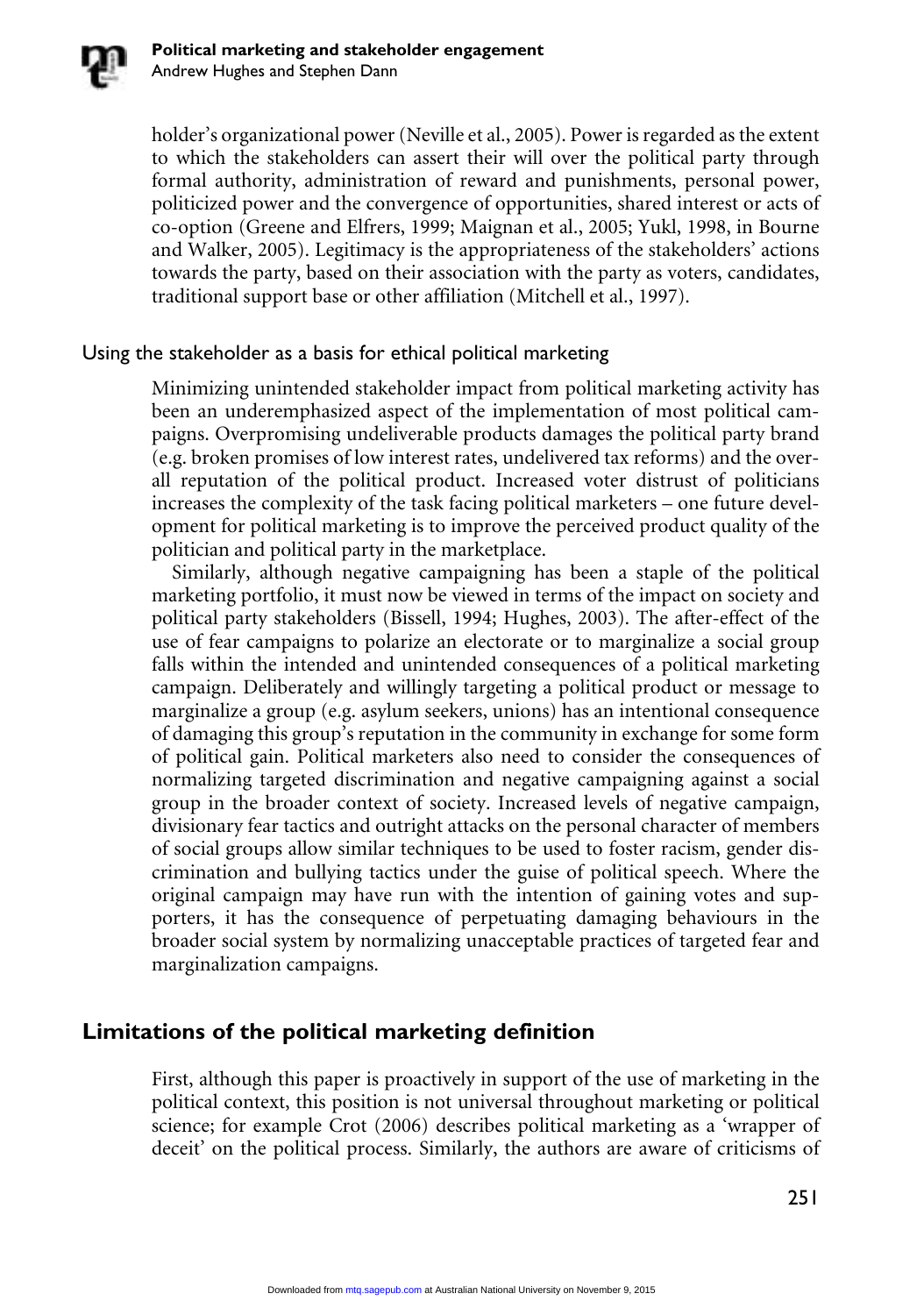

marketing's role and place through work such as Savigny's (2007) complaint that marketing, market research and segmentation was effectively depoliticizing the electoral process. The authors accept that a possible limitation of the paper is its fundamental assumption that marketing has accepted a role, and is entitled to a place in the political process.

Second, by choice, the authors have limited their work to the adaptation of the AMA (2007) definition of marketing, and while acknowledging the existence of alternative definitions of marketing, such as the CIM (2005) definition, the paper has not addressed alternative frameworks. Further research into the adaptation of the CIM (2005) definition and its competitors is recommended for researchers seeking a non-American focus to frame their future definitions.

Third, success metrics have not been integrated into the core of the political marketing definition, as the authors feel that political marketing should not be so narrowly defined as to apply only in the event of victory. Multi-party electoral systems, where political marketing can and will be applied across the whole of the political marketplace, allows for its success and failure in application – commercial marketing is not a guarantee of financial success, and political marketing should not be held to a less realistic expectation than the parent discipline.

Finally, the authors acknowledge a regional, cultural and historical bias inherited from their backgrounds in a multi-party system with a compulsory preferential voting system. While attempts have been made to source political marketing thought from a broader international context, it has been predominantly limited to the English language (with the exception of Bechtold and Grimiaux, 2006), and predominantly to American, European and Australian political systems with the exception of Taiwan (Chen and Chen, 2003) and Thailand (Nelson, 2007). Further research and application of the political marketing definition across cultural, political and electoral systems is required before the definition can be presumed to have the global reach intended in its design.

#### **Conclusion**

Marketing has established and accepted a role and responsibility in the political process, and the time has come to recognize that after three decades of contemporary academic research, the question is one of the role that is being played, and not if a role is to be played in politics at all. This paper contributes to the development of the political marketing literature by adapting the AMA's definition of marketing for use in the political marketing context, and by supplementing the conceptual groundwork of the definition with a discussion of its implementation through the SIVA political marketing mix.

Political marketing has involved the targeted offerings of value to voters in exchange for votes, for the benefit of broader societal stakeholders, as the core part of its engagement in the political process. While party political product offerings are designed to meet the needs of key target markets, the political process and the act of government is also one of meeting the broader stakeholder needs of society.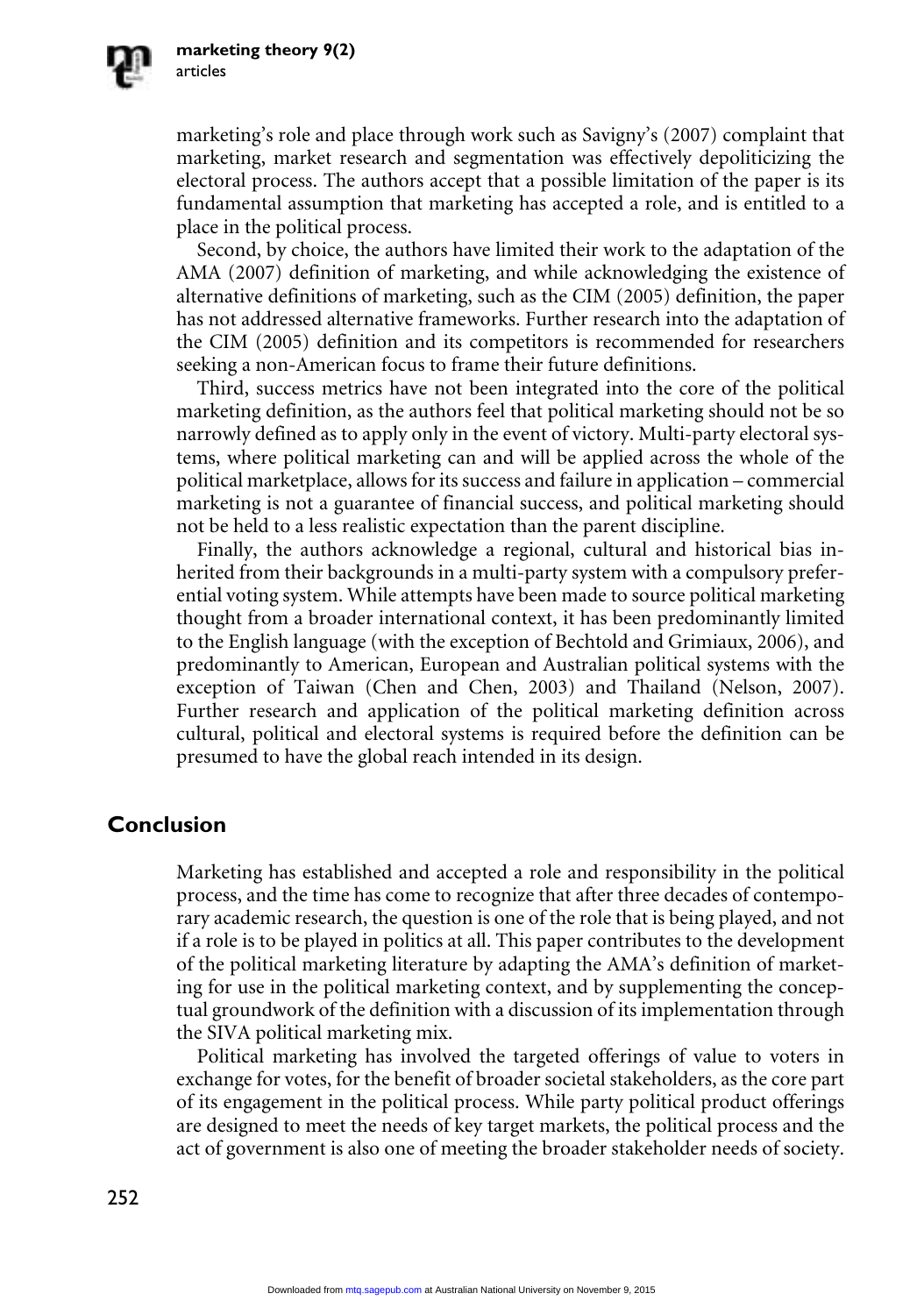

To this end, the modern political marketing campaign must be examined in the light of both contemporary marketing understanding, and the importance of tempering targeted, niche-based political offerings of value against the broader societal needs of good government, political representation and societal benefit.

This paper offers the adaptation of the SIVA model as a mechanism for political marketers to assess their offers against the needs of the voter–consumer, and the needs of the party's key stakeholders including the wider society in which the party operates. The consumer-voter-focused marketing mix allows for the creation, communication and delivery of customized solutions based on the needs of stakeholder, voter and society. The same political product of policy can be communicated, exchanged and delivered as a range of different solutions depending on the needs of the target market.

As the ultimate goal of political marketing is the opportunity to govern for the benefit of society, it should take the opportunity presented by SIVA, AMA (2007) and other developments in marketing to create, communicate, deliver and exchange political offerings of value to the stakeholder communities as part of the process of pursuing electoral success in 2008 and beyond.

#### References

- Agle, B.R., Mitchell, R.K. and Sonnenfeld, J.A. (1999) 'Who Matters to CEOs? An Investigation of Stakeholder Attributes and Salience, Corporate Performance, and CEO Values', *Academy of Management Journal* 42(5): 507–25.
- American Marketing Association (AMA) (1937) *An Association for the Advancement of Science in Marketing: Proposal for Constitution and By-laws*. Chicago, IL: AMA.
- American Marketing Association (AMA) (1985) 'The Definition of Marketing', *Marketing News*, 1 March, p. 2.
- American Marketing Association (AMA) (2004) 'Definition', *Marketing News*, 15 September, p. 4.
- American Marketing Association (AMA) (2007) 'Definition of Marketing', URL: www.marketingpower.com
- American Marketing Association (AMA), Committee on Definitions (1960) *Marketing Definitions: A Glossary of Marketing Terms*. Chicago, IL: AMA.
- Bagozzi, R. (1975) 'Marketing as Exchange', *Journal of Marketing* 39(October): 32–9.
- Baines, P., Harris, P. and Lewis, B. (2002) 'The Political Marketing Planning Process: Improving Image and Message in Strategic Target Areas', *Marketing Intelligence and Planning* 20(1): 6–14.
- Baines, P., Scheucher, C. and Plasser, F. (2001) 'The "Americanisation" Myth in European Political Markets', *European Journal of Marketing* 35(9/10): 1099.
- Baines, P., Worcester, R., Jarrett, D. and Mortimore, R. (2003) 'Market Segmentation and Product Differentiation in Political Campaigns: A Technical Feature Perspective', *Journal of Marketing Management* 19(1/2): 225.
- Bechtold, M. and Grimiaux, C. (2006) 'Le marketing politique quarante ans après . . . analyse des sept campagnes presidentielles', *Revue Francaise du Marketing* 210(5): 39–73.
- Bissell, J. (1994) 'Politics May Be Negative, but not Brand Marketing', *Brandweek,* 21 November, p. 16.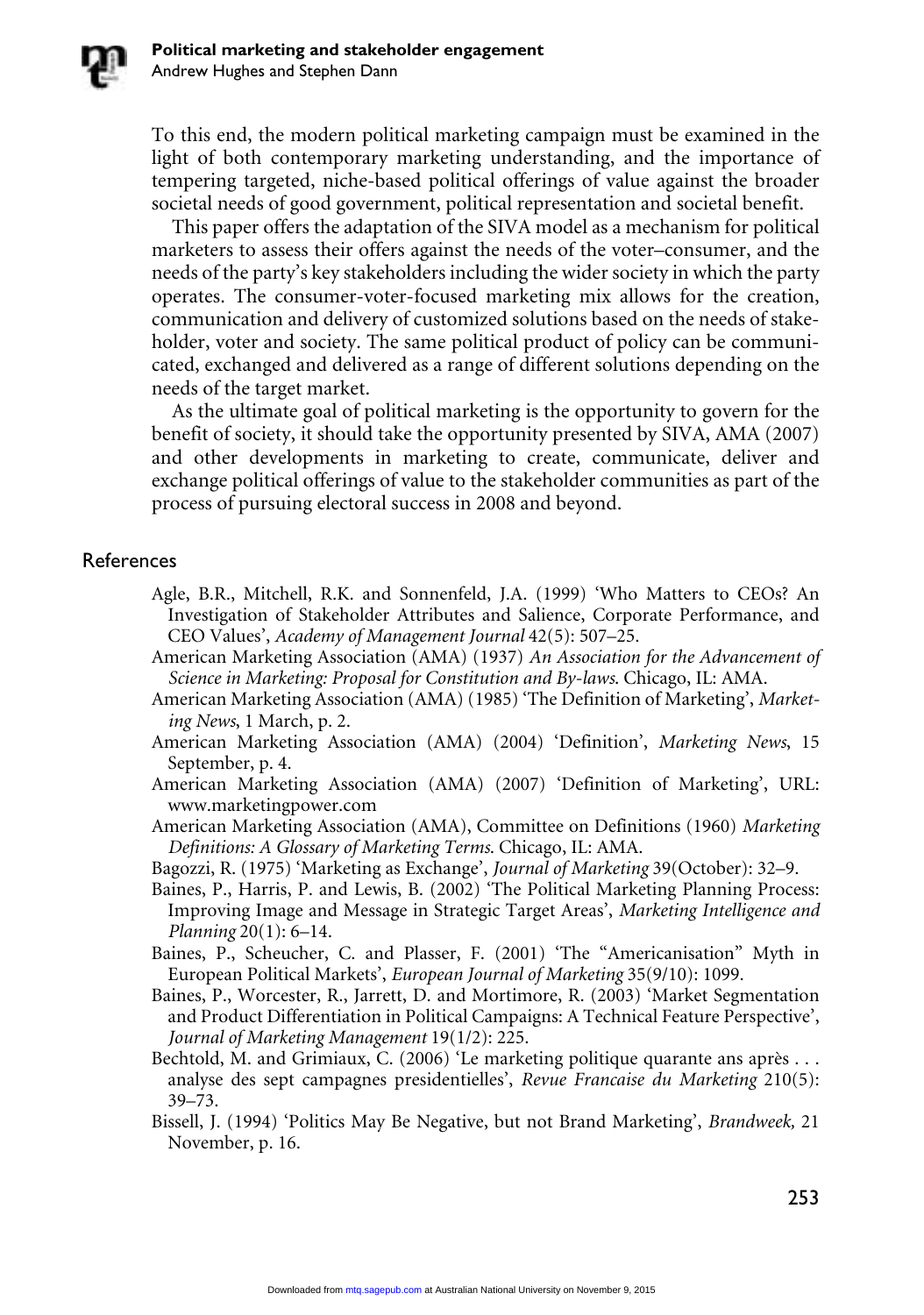

- Bourne, L. and Walker, D.H.T. (2005) 'Visualising and Mapping Stakeholder Influence', *Management Decision* 43(5): 649–60.
- Butler, P. and Collins, N. (1996) 'Strategic Analysis in Political Markets', *European Journal of Marketing* 30(10/11): 25–36.
- Chartered Institute of Marketing (CIM) (2005) 'Marketing and the 7Ps: A Brief Summary of Marketing and How It Works', *Knowledge Hub*, URL (consulted June 2008): http://www.cim.co.uk/KnowledgeHub
- Chen, C-F. and Chen, J-M. (2003) 'The Construction of Electoral Marketing Modes in Taiwan', *International Journal of Management* 20(92): 143–55.
- Clemente, M.N. (1992) *The Marketing Glossary.* New York: Amacon.
- Crot, L. (2006)'"Scenographic" and "Cosmetic" Planning: Globalization and Territorial Restructuring in Buenos Aires', *Journal of Urban Affairs* 28(3): 227–51.
- Dann, S. (2005) 'Social Change Marketing in the Age of Direct Benefit Where to from Here?', *Social Change in the 21st Century*, QUT Carseldine, 28 October.
- Dann, S. and Dann, S. (2007) *Competitive Marketing Strategy*. Sydney: Pearson.
- Egan, J. (2005) 'Another False Dawn? The Liberal Democrats 2005', *Journal of Marketing Management* 21: 959–78.
- Foster, J.T. (2006) 'Is Online Polling a. Representation b. Accurate c. Efficient d. Don't Know Yet', *Campaigns and Elections* 27(8): 30–4.
- Greene, R. and Elfrers, J. (1999) *Power the 48 Laws*. London: Profile Books.
- Gundlach, G.T. (2007) 'The American Marketing Association's 2004 Definition of Marketing: Perspectives on Its Implications for Scholarship and the Role and Responsibility of Marketing in Society', *Journal of Public Policy and Marketing* 26(2): 243–50.
- Harrop, M. (1990) *Political Marketing, Parliamentary Affairs.* Oxford: Oxford University Press.
- Hayes, B. and McAllister, I. (1996) 'Marketing Politics to Voters: Late Deciders in the 1992 British Election', *European Journal of Marketing* 30(10/11): 127–39.
- Henneberg, S.C. (2004) 'The Views of an Advocatus Dei: Political Marketing and Its Critics', *Journal of Public Affairs* 4(3): 225–43.
- Hughes, A., (2003) 'Defining Negative Political Advertising: Definition, Features and Tactics', Australian and New Zealand Marketing Academy Conference, University of South Australia, Adelaide, December.
- Hughes, A. and Dann, S. (2006a) 'Political Marketing and Stakeholders', Australia and New Zealand Marketing Academy Conference, Queensland University of Technology, Brisbane, December.
- Hughes, A. and Dann, S. (2006b) 'Political Marketing 2006: Direct Benefit, Value and Managing the Voter Relationship', Australia and New Zealand Marketing Academy Conference, Queensland University of Technology, Brisbane, December.
- Hunt, S. (2007) 'A Responsibilities Framework for Marketing as a Professional Discipline', *Journal of Public Policy and Marketing* 26(2): 277–83.
- Keefe, L.M. (2008) 'Marketing Defined', *Marketing News*, 15 January, pp. 28–9.
- Kotler, P. and Levy, S. (1969) 'Broadening the Concept of Marketing', *Journal of Marketing* 33: 10–15.
- Lees-Marshment, J. (2001) 'The Product, Sales and Marketing-oriented Party: How Labour Learnt to Market the Product, Not Just the Presentation', *European Journal of Marketing* 35(9/10): 1074–84.
- Lock, A. and Harris, P. (1996) 'Political Marketing vive la difference', *European Journal of Marketing* 30(10/11): 21–31.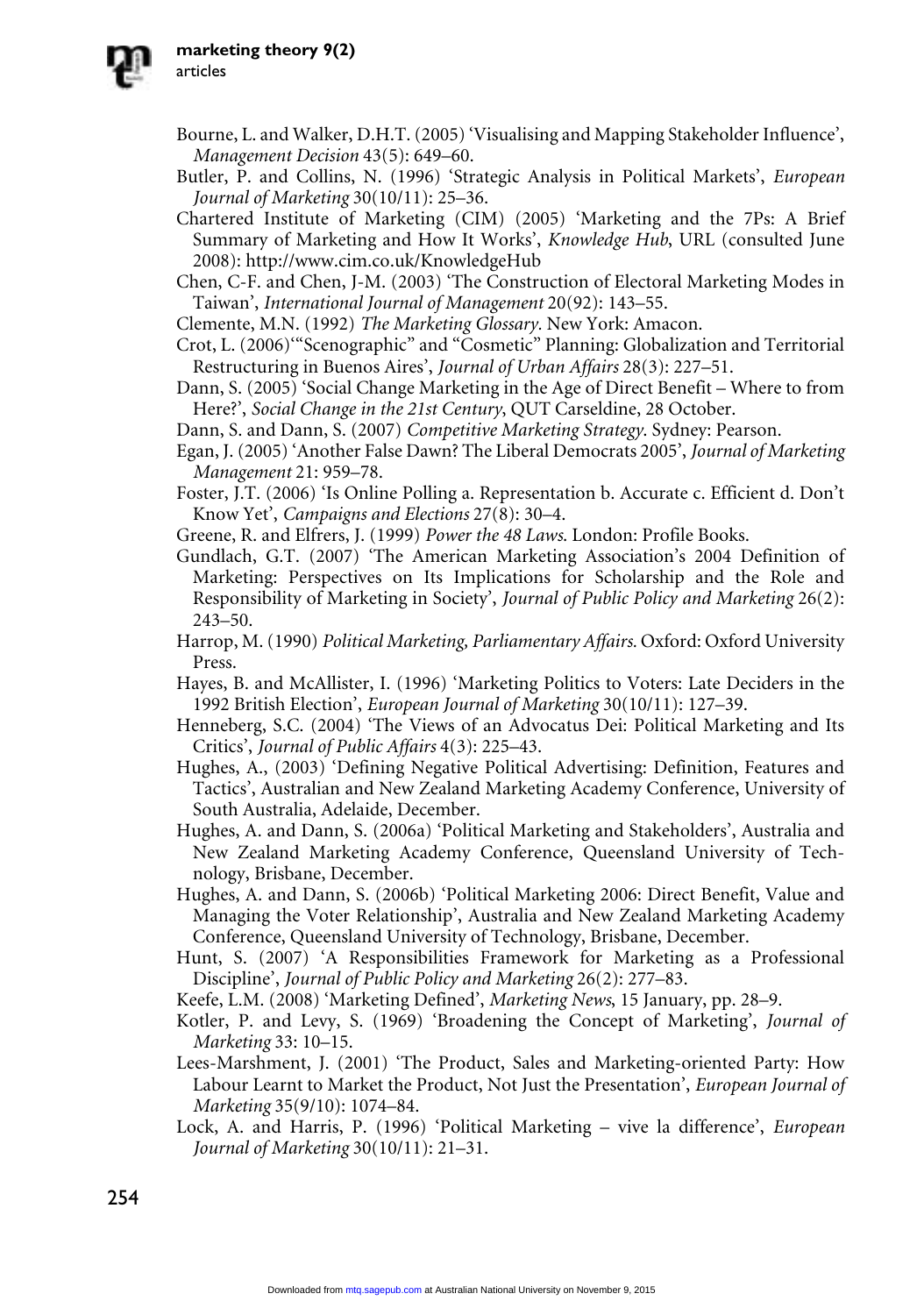

McCarthy, E.J. (1960) *Basic Marketing, a Managerial Approach*. Homewood, IL: Richard D. Irwin.

Maignan, I., Ferrell, O.C. and Ferrell, L. (2005) 'A Stakeholder Model for Implementing Social Responsibility in Marketing', *European Journal of Marketing* 39(9/10): 956–77.

- Mitchell, R.K., Agle, B.R. and Wood, D.J. (1997) 'Toward a Theory of Stakeholder Identification and Salience: Defining the Principle of Who and What Really Counts' *The Academy of Management Review* 22(4): 853–86.
- Nelson, M. (2007) 'Institutional Incentives and Informal Local Political Groups (Phuak) in Thailand: Comments on Allen Hicken and Paul Chambers', *Journal of East Asian Studies* 7: 125–47
- Neville, B.A., Bell, S.J. and Menguc, B. (2005) 'Corporate Reputation, Stakeholders and the Social Performance–Financial Performance Relationship', *European Journal of Marketing* 39(9/10): 1184–98.
- Neville, B.A., Menguc, B. and Bell, S.J. (2003) 'Stakeholder Salience Reloaded: Operationalising Corporate Social Responsibility', Australia and New Zealand Marketing Academy Conference, Adelaide, December.

Newman, B. (1999) *Handbook of Political Marketing*. Thousand Oaks, CA: Sage.

- O'Cass, A. (1996a) 'Political Marketing and the Marketing Concept', *European Journal of Marketing* 30(10/11): 21–31.
- O'Cass, A. (1996b) 'Political Marketing: Marketing, Politics and Ethical Issues', in C. Riquier and B. Sharp (eds) *Southern Marketing: Theory and Applications*, Vol II. Proceedings of the 1996 Australian Marketing Educators Conference, Adelaide, pp.24–31.
- O'Cass, A. (2001a) 'Internal–External Marketing Orientation of a Political Party: Social Implications of Political Party Marketing Orientation', *Journal of Public Affairs* 1(2): 136–52.
- O'Cass, A. (2001b) 'Political Marketing: An Investigation of the Political Marketing Concept and Political Marketing Orientation in Australian Politics', *European Journal of Marketing* 35(9/10): 1003–25.
- O'Leary, R. and Iredale, I. (1976) 'The Marketing Concept: Quo Vadis?', *European Journal of Marketing* 10(3): 1446–57.
- Ormrod, R., Henneberg, S., Forward, N., Miller, J., and Tumms, L. (2007) 'Political Marketing in Untraditional Campaigns: The Case of David Cameron's Conservative Party Leadership Victory', *Journal of Public Affairs* 7: 235–48.
- O'Shaughnessy, N. and Henneberg, S. (2007) 'The Selling of the President 2004: A Marketing Perspective', *Journal of Public Affairs* 7: 249–68.
- O'Shaughnessy, N. (2001) 'The Marketing of Political Marketing', *European Journal of Marketing* 35(9/10): 1047–57.
- Savigny, H. (2005) 'Labour, Political Marketing and the 2005 Election: A Campaign of Two Halves', *Journal of Marketing Management* 21: 925–41.
- Savigny, H. (2007) 'Focus Groups and Political Marketing: Science and Democracy as Axiomatic?' *British Journal of Politics and International Relations* 9(1): 122–37.
- Scammell, M. (1995) *Designer Politics: How Elections Are Won*. London: Macmillan.
- Scammell, M. (1999) 'Political Marketing: Lessons for Political Science', *Political Studies* 47(4): 718–39.
- Scholem, P. and Stewart, D. (2002) 'Towards a Measurement Framework for Stakeholder-issue Identification and Salience', Australia and New Zealand Marketing Academy Conference, Melbourne, December.

Seawright, D. (2005) '"On A Low Road": The 2005 Conservative Campaign', *Journal of*